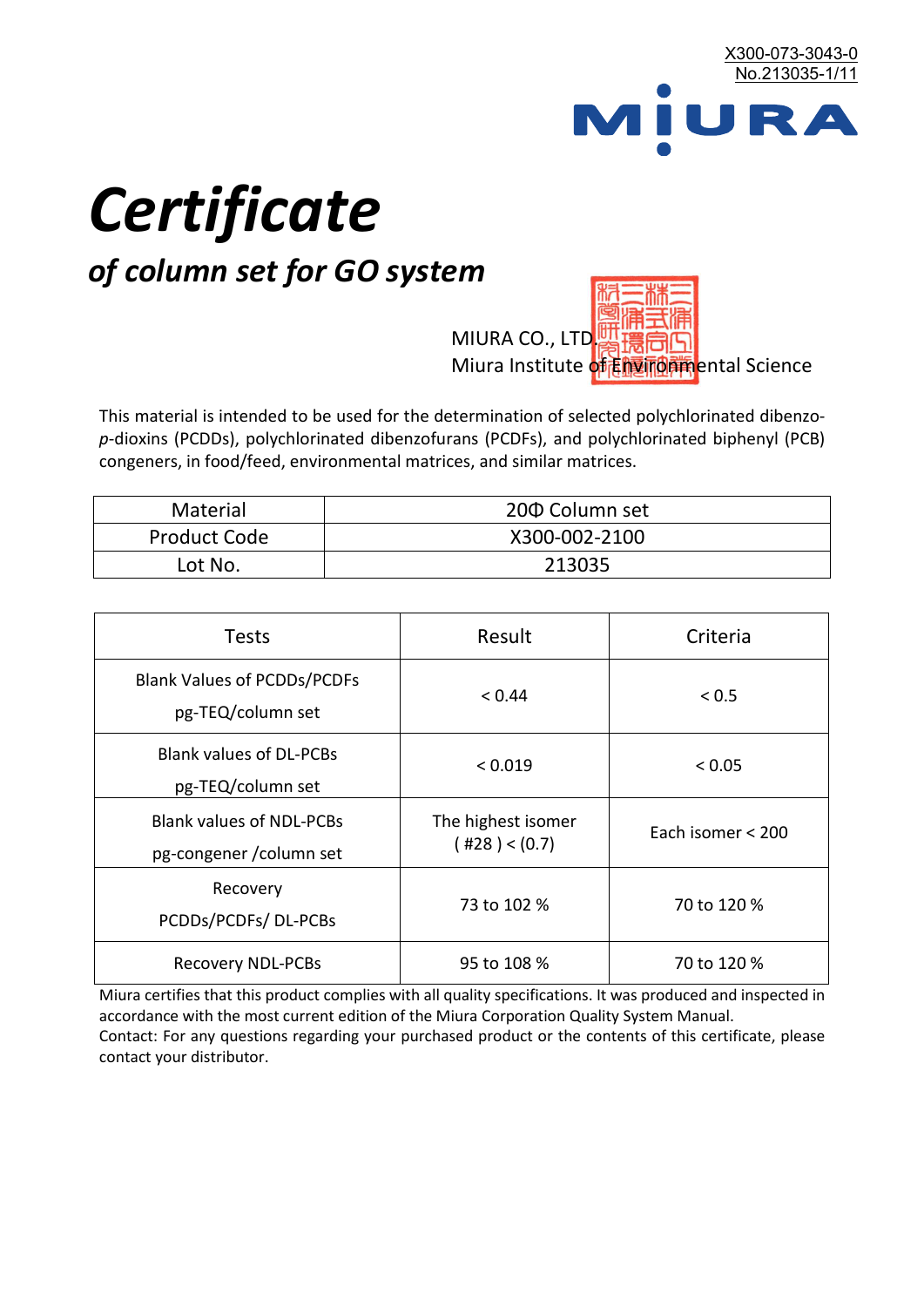### **DESCRIPTIONS**

**Lot Number:** The number mentioned on the labels on the column bag is the lot production number.

**Blank Level Values:** Blank level values, expressed as mass fractions (pg-TEQ per a column set), for selected PCB congeners, PCDD, and PCDF congeners are provided in Table 2. Blank level values are a reference value for which MIURA has the highest confidence in its accuracy, in that all known or suspected sources of bias have been investigated or taken into account (JIS K0311 or JIS K0312).

**Recovery Values (Sample):** Recovery values, expressed as percentages, are provided in Table 3 for selected mass labeled-PCB congeners, and selected mass labeled PCDD and PCDF congeners, based on selected mass labeled recovery standards added before GC-MS measurement. Recovery values meet EU regulations; however, the values meet the MIURA criteria for this certification, which are stricter than what is required by EU regulations.

#### **NOTICE AND WARNING TO USERS**

THE GO SYSTEM COLUMN SET IS INTENDED FOR DIOXIN ANALYTICAL USE ONLY, INCLUDING HAZARDOUS MATERIALS. BEFORE USE, READ THE SDS CAREFULLY; HANDLE PRODUCT AS A HAZARDOUS MATERIAL CAPABLE OF SKIN CORROSION AND/OR EYE DAMAGE.

#### **INSTRUCTIONS FOR STABILITY, STORAGE, AND USE**

**Stability and Storage:** The column set should be stored at room temperatures below 25 °C until use. It should not be frozen or exposed to sunlight or ultraviolet radiation. After removing from the bags, the contents should be used immediately, especially, because the concentration column (lower) "Alumina" can be deactivated under high-humidity. Storing of the removed column set is not recommended.

**Use:** If storing in a cold room or refrigerator, bring them to room temperature (let stand for approximately 30 min), remove water condensed on the surface of the bags. Carefully remove the bags to avoid damage of the column. Use the same lot number with one column set. For more information of column set refer to the operation manual.

#### **ANALYTICAL METHODS USED AT MIURA**

For preparation of blank test, several column sets chosen at random per lot production were allowed to reach ambient temperature; two types of the purification columns (upper: silver nitrate silica gel, and lower: sulfuric acid silica gel) were assembled, and 10 mL of n-hexane was added to wet the top of the column with the designated column cap and disposable syringe. Then, a known amount of internal standard solution (containing selected labeled PCB, PCDDs, and PCDFs congeners; as shown in Table 1) dissolved in 6 mL of n-hexane was added to the top of the column with disposable syringe, and the syringe was washed with 2 x 2 mL of n-hexane; the n-hexane was injected into the column again. Then, the purification columns assembled with the concentration columns (upper) and (lower) were set to the each system unit immediately. After two fractions (dioxin and PCB fractions) were obtained from each system unit, a known amount of the recovery standard solution was added to each concentration vessel. Finally, both fractions were concentrated using an evaporation system under nitrogen to 0.01 mL.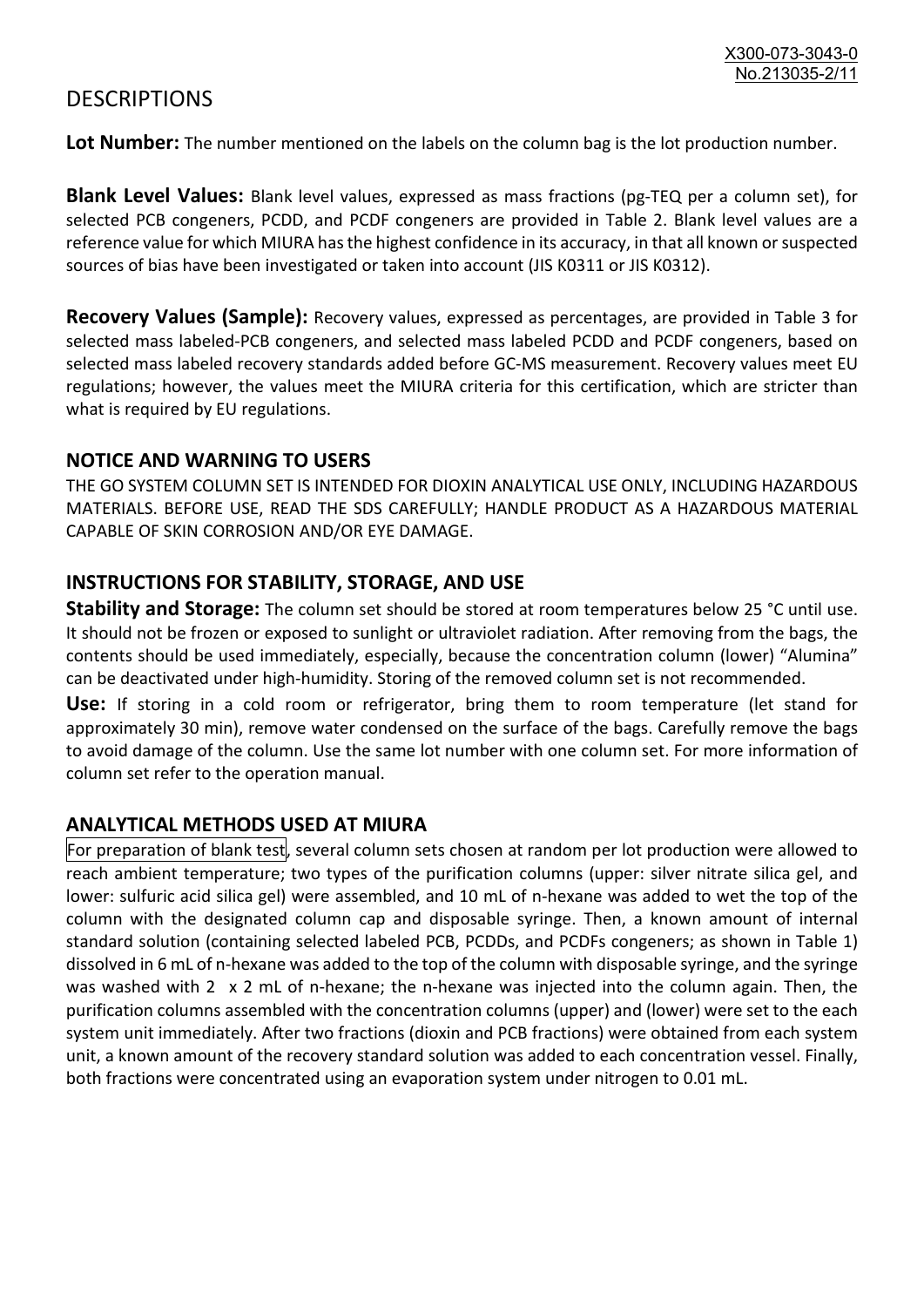X300-073-3043-0 No.213035-3/

| Compounds                          | Standard                      | Maker Code                                                                                                                                                                                                         | Maker | <b>Diluted</b><br>Concentration |
|------------------------------------|-------------------------------|--------------------------------------------------------------------------------------------------------------------------------------------------------------------------------------------------------------------|-------|---------------------------------|
|                                    | Internal Standard             | DF-SS-A                                                                                                                                                                                                            |       |                                 |
| PCDDs and PCDFs,<br><b>DL-PCBs</b> | <b>Internal Standard</b>      | DFP-LCS-B<br>DF-IS-J<br><b>MBP-28</b><br><b>MBP-52</b><br>MBP-101<br>Wellington<br><b>MBP-138</b><br>Laboratories Inc.<br>MBP-153<br><b>MBP-19</b><br><b>MBP-70</b><br><b>MBP-111</b><br>MBP-162<br><b>MBP-178</b> |       |                                 |
|                                    | Recovery (Surrogate) Standard |                                                                                                                                                                                                                    |       |                                 |
|                                    |                               |                                                                                                                                                                                                                    |       |                                 |
|                                    | Internal Standard             |                                                                                                                                                                                                                    |       | $10$ ng/mL<br>in decane         |
|                                    |                               |                                                                                                                                                                                                                    |       |                                 |
|                                    |                               |                                                                                                                                                                                                                    |       |                                 |
|                                    |                               |                                                                                                                                                                                                                    |       |                                 |
| <b>NDL-PCBs</b>                    |                               |                                                                                                                                                                                                                    |       |                                 |
|                                    | Recovery (Surrogate) Standard |                                                                                                                                                                                                                    |       |                                 |
|                                    |                               |                                                                                                                                                                                                                    |       |                                 |
|                                    |                               |                                                                                                                                                                                                                    |       |                                 |
|                                    |                               |                                                                                                                                                                                                                    |       |                                 |

Table 1. Standard solutions used for recovery tests.

The concentrated dioxin fraction was analyzed using gas chromatography / high resolution mass spectrometry (GC/HRMS) operated in electron impact (EI) mode. A 0.25 mm ID × 60 m fused silica capillary (BPX-DXN, TRAJAN) was used. The concentrated PCB fraction was analyzed using GC/HRMS operated in EI mode. A 0.25 mm ID × 60 m fused silica capillary (HT8-PCB, TRAJAN) was used. All injections were 2 μL using a splitless inlet. The results, blank level values, are provided in Table 2. The chromatograms of each compounds are shown at page 6 and after. Furthermore, the dioxin and PCB fractions were analyzed using gas chromatography / low resolution mass spectrometry operated in total ion scan (m/z 50 to 500) mode, to confirm if interferences may affect determination of target compounds by GC/HRMS are included in the fractions, the chromatograms are not shown here.

For the recovery test (sample), The sunflower seed oil from Helianthus annuus (S5007-1L, Sigma Aldrich) was dissolved in 2 mL of n-hexane. A known amount of the internal standard solution was added to the flask, mixed, and allowed to equilibrate. First, several column sets chosen at random per lot production were allowed to reach ambient temperature; the purification columns (upper) and (lower) were assembled. 10 mL of n-hexane was added to wet the top of the column with the designated column cap and disposable syringe. Then, the sample with the internal standard was injected into the top of the column with the disposable syringe, and the syringe was washed with 2 x 2 mL of n-hexane; the n-hexane was injected into the column again. The purification column was assembled with the concentration column (upper) and (lower), and set to the each system unit immediately. After obtaining two fractions from the system unit, the dioxin and PCB fractions were concentrated using an evaporation system under nitrogen to approximately 0.01 mL. After the addition of a known amount of recovery standard solution, the both fractions were concentrated to 0.02 mL; then dioxin and PCB in each fractions were analyzed using GC/HRMS as mentioned above test. The inspection results is displayed in Table 3.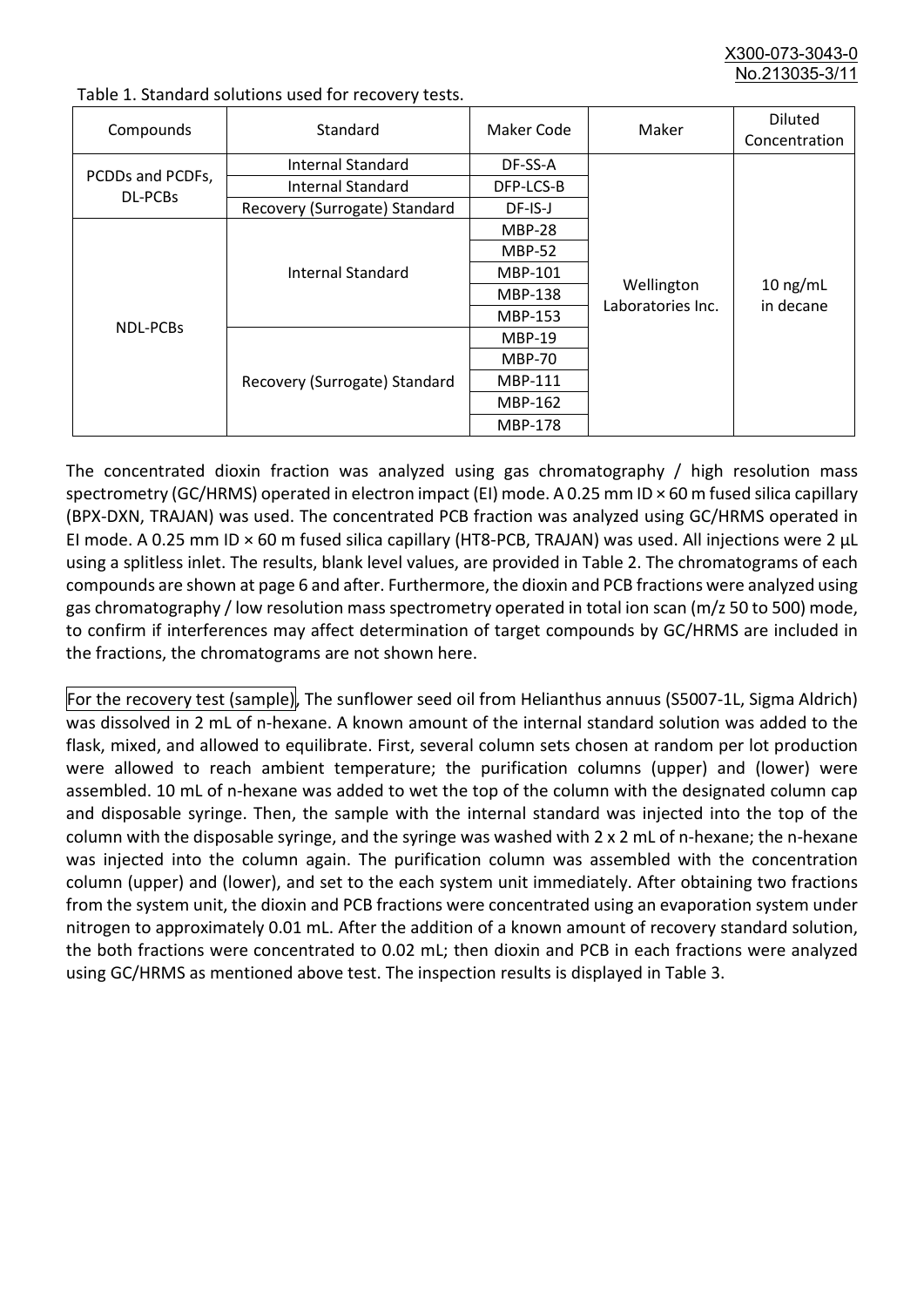X300-073-3043-0 No.213035-4/11

|  |  | Table 2 Blank levels of dioxins (PCDDs/PCDFs and DL-PCBs) and NDL-PCBs per column set. |
|--|--|----------------------------------------------------------------------------------------|
|--|--|----------------------------------------------------------------------------------------|

| able 2 Dialik levels of dioxilis (PCDDs/PCDI's and DL-PCDs) and NDL-PCDs per coldinii set.<br>Congener | Concentration | <b>LOQ</b> | <b>LOD</b> | $S/N=3$   | TEQ*      |
|--------------------------------------------------------------------------------------------------------|---------------|------------|------------|-----------|-----------|
|                                                                                                        | pg/column     | pg/column  | pg/column  | pg/column | pg/column |
| 2,3,7,8-TeCDD                                                                                          | <b>ND</b>     | 0.29       | 0.09       | 0.07      | 0.09      |
| 1,2,3,7,8-PeCDD                                                                                        | <b>ND</b>     | 0.30       | 0.09       | 0.05      | 0.09      |
| 1,2,3,4,7,8-HxCDD                                                                                      | <b>ND</b>     | 0.8        | 0.2        | 0.09      | 0.02      |
| 1,2,3,6,7,8-HxCDD                                                                                      | <b>ND</b>     | 0.7        | 0.2        | 0.09      | 0.02      |
| 1,2,3,7,8,9-HxCDD                                                                                      | <b>ND</b>     | 0.8        | 0.2        | 0.1       | 0.02      |
| 1,2,3,4,6,7,8-HpCDD                                                                                    | <b>ND</b>     | 1.3        | 0.4        | 0.07      | 0.004     |
| <b>OCDD</b>                                                                                            | <b>ND</b>     | 1.9        | 0.6        | 0.1       | 0.00018   |
| 2,3,7,8-TeCDF                                                                                          | <b>ND</b>     | 0.9        | 0.3        | 0.06      | 0.03      |
| 1,2,3,7,8-PeCDF                                                                                        | <b>ND</b>     | 0.8        | 0.2        | 0.07      | 0.006     |
| 2,3,4,7,8-PeCDF                                                                                        | <b>ND</b>     | 0.5        | 0.2        | 0.07      | 0.06      |
| 1,2,3,4,7,8-HxCDF                                                                                      | <b>ND</b>     | 0.6        | 0.2        | 0.04      | 0.02      |
| 1,2,3,6,7,8-HxCDF                                                                                      | <b>ND</b>     | 0.9        | 0.3        | 0.04      | 0.03      |
| 1,2,3,7,8,9-HxCDF                                                                                      | <b>ND</b>     | 0.6        | 0.2        | 0.05      | 0.02      |
| 2,3,4,6,7,8-HxCDF                                                                                      | <b>ND</b>     | 0.6        | 0.2        | 0.04      | 0.02      |
| 1,2,3,4,6,7,8-HpCDF                                                                                    | <b>ND</b>     | 1.0        | 0.3        | 0.05      | 0.003     |
| 1,2,3,4,7,8,9-HpCDF                                                                                    | <b>ND</b>     | 1.1        | 0.3        | 0.06      | 0.003     |
| <b>OCDF</b>                                                                                            | <b>ND</b>     | 2.0        | 0.6        | 0.1       | 0.00018   |
| #81 (3,4,4',5-TeCB)                                                                                    | <b>ND</b>     | 0.7        | 0.2        | 0.04      | 0.00006   |
| #77 (3,3',4,4'-TeCB)                                                                                   | <b>ND</b>     | 1.5        | 0.5        | 0.04      | 0.00005   |
| #126 (3,3',4,4',5-PeCB)                                                                                | <b>ND</b>     | 0.4        | 0.1        | 0.1       | 0.01      |
| #169 (3,3',4,4',5,5'-HxCB)                                                                             | <b>ND</b>     | 0.9        | 0.3        | 0.06      | 0.009     |
| #123 (2',3,4,4',5-PeCB)                                                                                | <b>ND</b>     | 0.5        | 0.1        | 0.02      | 0.000003  |
| #118 (2,3',4,4',5-PeCB)                                                                                | <b>ND</b>     | 0.4        | 0.1        | 0.02      | 0.000003  |
| #105 (2,3,3',4,4'-PeCB)                                                                                | <b>ND</b>     | 0.6        | 0.2        | 0.02      | 0.000006  |
| #114 (2,3,4,4',5-PeCB)                                                                                 | <b>ND</b>     | 0.3        | 0.1        | 0.02      | 0.000003  |
| #167 (2,3',4,4',5,5'-HxCB)                                                                             | <b>ND</b>     | 0.5        | 0.2        | 0.02      | 0.000006  |
| #156 (2,3,3',4,4',5-HxCB)                                                                              | <b>ND</b>     | 0.4        | 0.1        | 0.02      | 0.000003  |
| #157 (2,3,3',4,4',5'-HxCB)                                                                             | <b>ND</b>     | 0.8        | 0.2        | 0.02      | 0.000006  |
| #189 (2,3,3',4,4',5,5'-HpCB)                                                                           | <b>ND</b>     | 0.5        | 0.2        | 0.02      | 0.000006  |
| #28 (2,4,4'-TrCB)                                                                                      | (0.7)         | 1.0        | 0.3        | 0.02      |           |
| #52 (2,2',5,5'-TeCB)                                                                                   | (0.3)         | 0.5        | 0.2        | 0.02      |           |
| #101 (2,2',4,5,5'-PeCB)                                                                                | <b>ND</b>     | 0.4        | 0.1        | 0.02      |           |
| #138 (2,2',3,4,4',5'-HxCB)                                                                             | <b>ND</b>     | 0.5        | 0.1        | 0.02      |           |
| #153 (2,2',4,4',5,5'-HxCB)                                                                             | <b>ND</b>     | 1.0        | 0.3        | 0.02      |           |
| #180 (2,2',3,4,4',5,5'-HpCB)                                                                           | <b>ND</b>     | 0.29       | 0.09       | 0.02      |           |

\* TEQ: Toxicity Equivalents (are applied WHO-TEF(2006))

- 1. The figures in the parentheses in the concentration of actual measurement denote the concentration of the LOD or more and less than the LOQ.
- 2. ND in the concentration of actual measurement denotes less than the LOD.
- 3. TEQ are calculated with an actual measurement which is the concentration of the LOQ or more, and an actual measurement which is the concentration of the LOD or more and less than the LOQ, respectively. For values less than the LOD, TEQ are calculated with the LOD.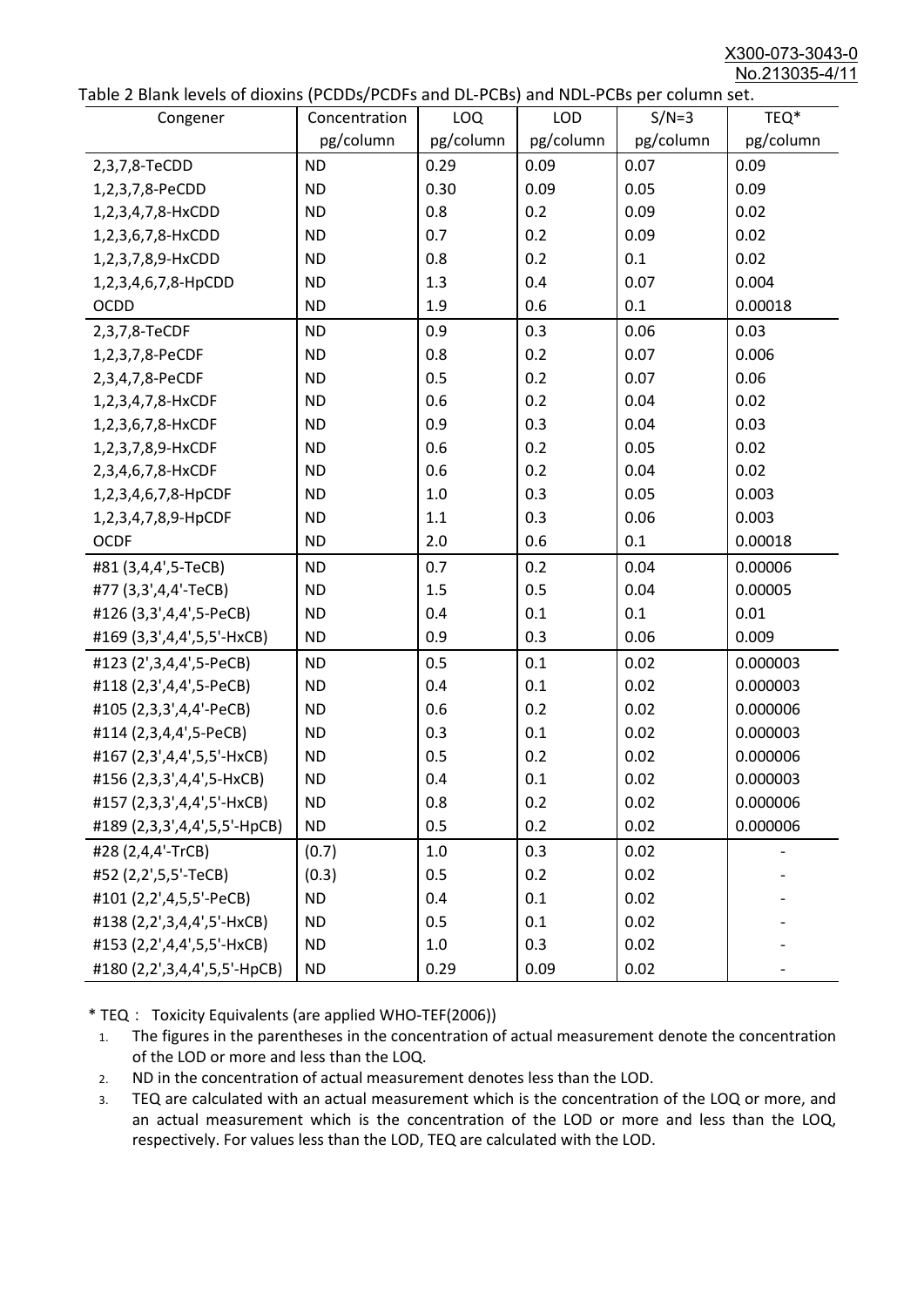| Sample<br>Congener<br>2,3,7,8-TeCDD<br>73 %<br>79%<br>1,2,3,7,8-PeCDD |  |
|-----------------------------------------------------------------------|--|
|                                                                       |  |
|                                                                       |  |
|                                                                       |  |
| 82%<br>1,2,3,4,7,8-HxCDD                                              |  |
| 84 %<br>1,2,3,6,7,8-HxCDD                                             |  |
| 79 %<br>1,2,3,7,8,9-HxCDD                                             |  |
| 82%<br>1,2,3,4,6,7,8-HpCDD                                            |  |
| <b>OCDD</b><br>81%                                                    |  |
| 2,3,7,8-TeCDF<br>82%                                                  |  |
| 85%<br>1,2,3,7,8-PeCDF                                                |  |
| 88%<br>2,3,4,7,8-PeCDF                                                |  |
| 1,2,3,4,7,8-HxCDF<br>83%                                              |  |
| 83%<br>1,2,3,6,7,8-HxCDF                                              |  |
| 86 %<br>1,2,3,7,8,9-HxCDF                                             |  |
| 2,3,4,6,7,8-HxCDF<br>81%                                              |  |
| 80%<br>1,2,3,4,6,7,8-HpCDF                                            |  |
| 83%<br>1,2,3,4,7,8,9-HpCDF                                            |  |
| 76 %<br><b>OCDF</b>                                                   |  |
| #81 (3,4,4',5-TeCB)<br>74 %                                           |  |
| #77 (3,3',4,4'-TeCB)<br>77%                                           |  |
| #126 (3,3',4,4',5-PeCB)<br>82%                                        |  |
| #169 (3,3',4,4',5,5'-HxCB)<br>80%                                     |  |
| #123 (2',3,4,4',5-PeCB)<br>93 %                                       |  |
| #118 (2,3',4,4',5-PeCB)<br>91%                                        |  |
| #105 (2,3,3',4,4'-PeCB)<br>92%                                        |  |
| #114 (2,3,4,4',5-PeCB)<br>102 %                                       |  |
| #167 (2,3',4,4',5,5'-HxCB)<br>98 %                                    |  |
| #156 (2,3,3',4,4',5-HxCB)<br>95 %                                     |  |
| #157 (2,3,3',4,4',5'-HxCB)<br>98 %                                    |  |
| #189 (2,3,3',4,4',5,5'-HpCB)<br>100 %                                 |  |
| #28 (2,4,4'-TrCB)<br>95 %                                             |  |
| #52 (2,2',5,5'-TeCB)<br>100 %                                         |  |
| #101 (2,2',4,5,5'-PeCB)<br>108 %                                      |  |
| #138 (2,2',3,4,4',5'-HxCB)<br>100 %                                   |  |
| #153 (2,2',4,4',5,5'-HxCB)<br>104 %                                   |  |
| #180 (2,2',3,4,4',5,5'-HpCB)<br>108 %                                 |  |

Table 3. Recoveries of labeled internal standards.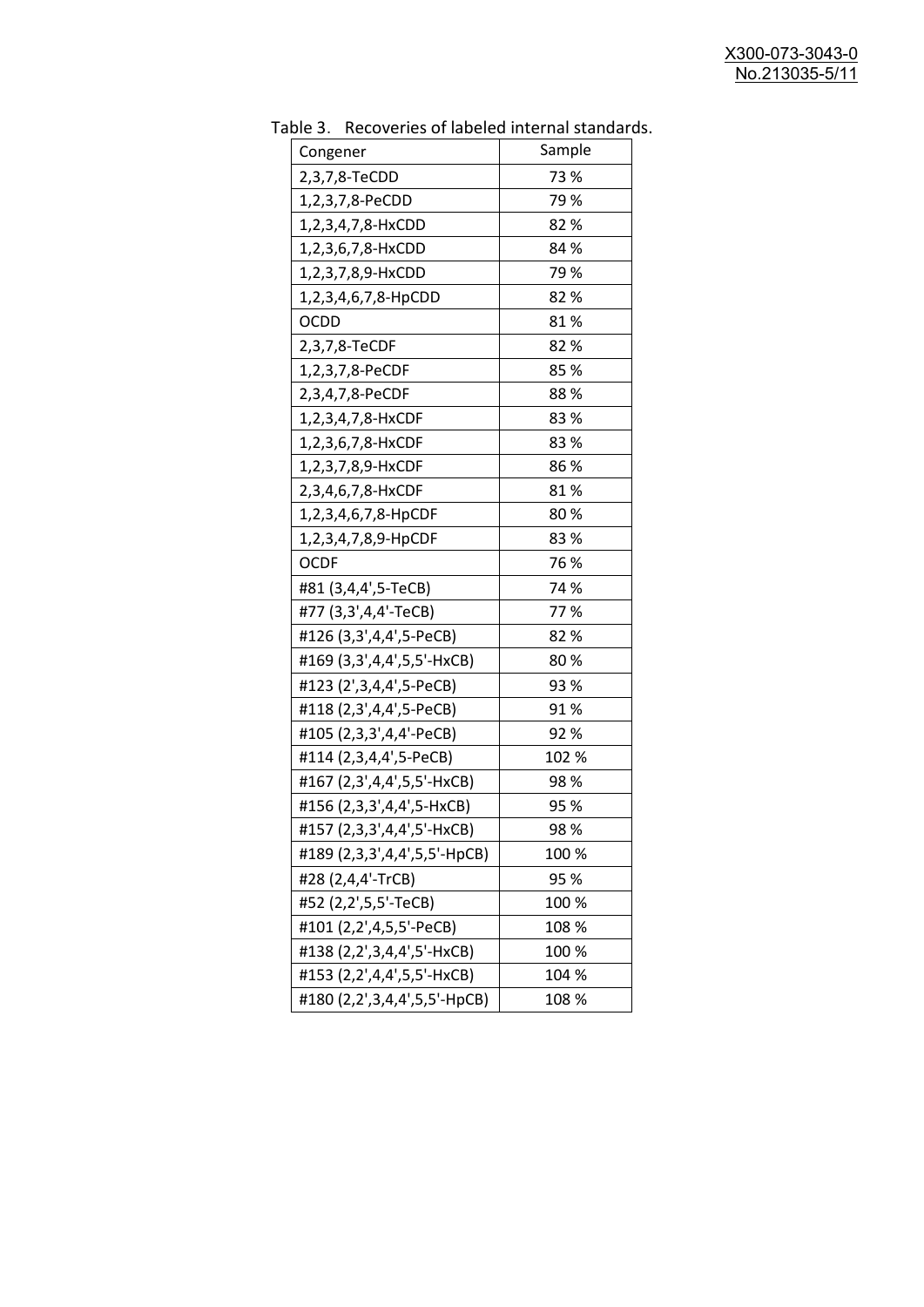

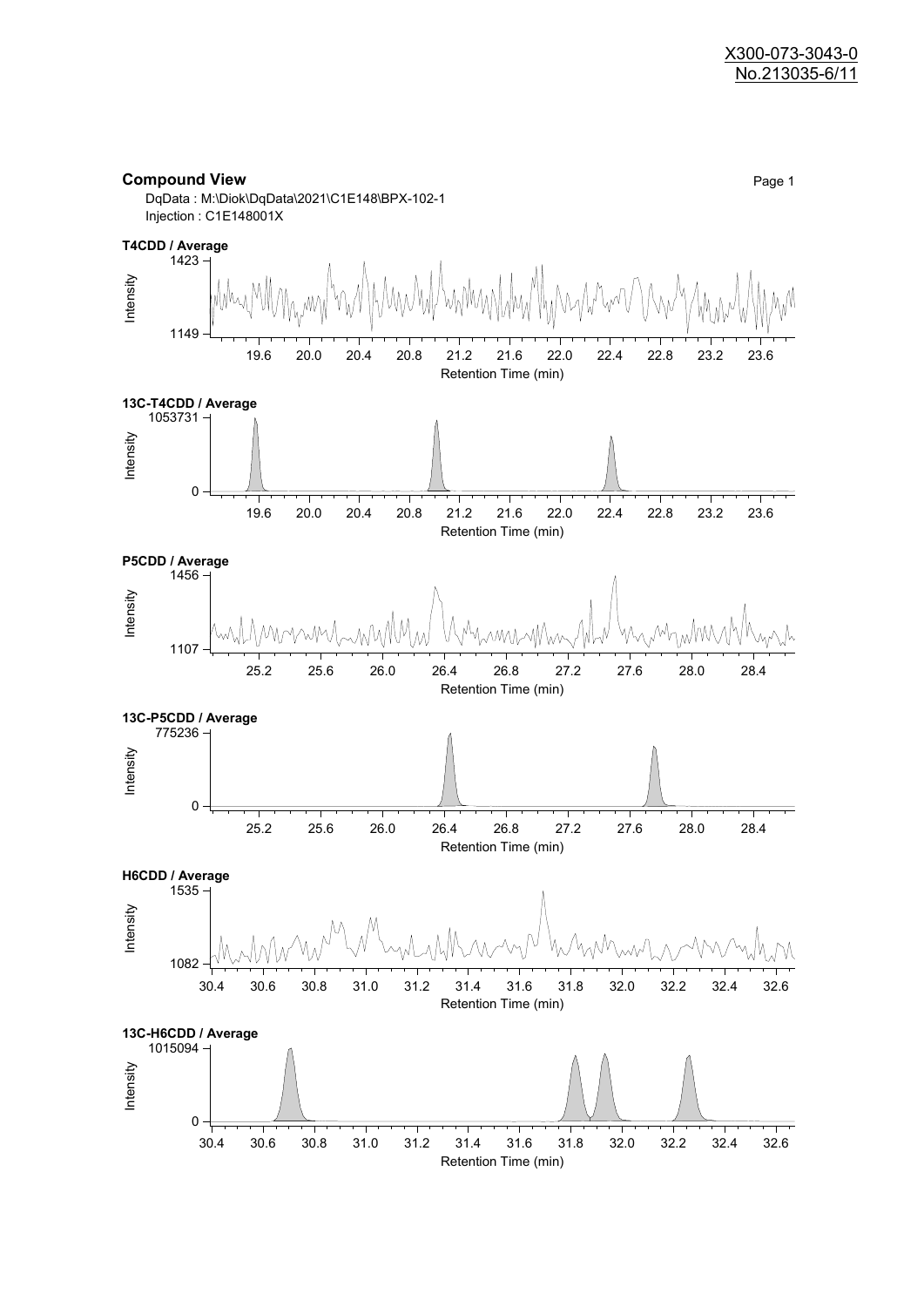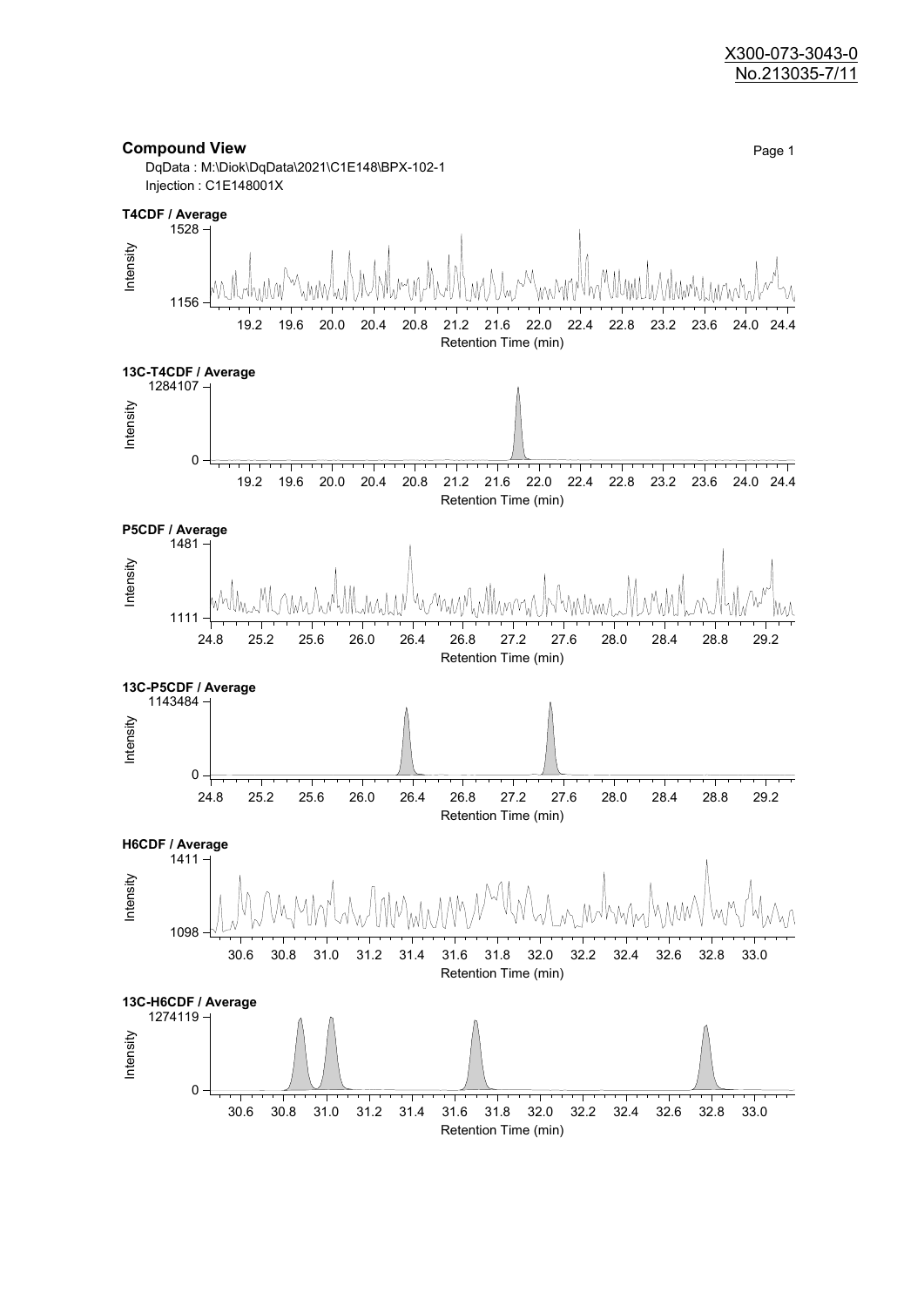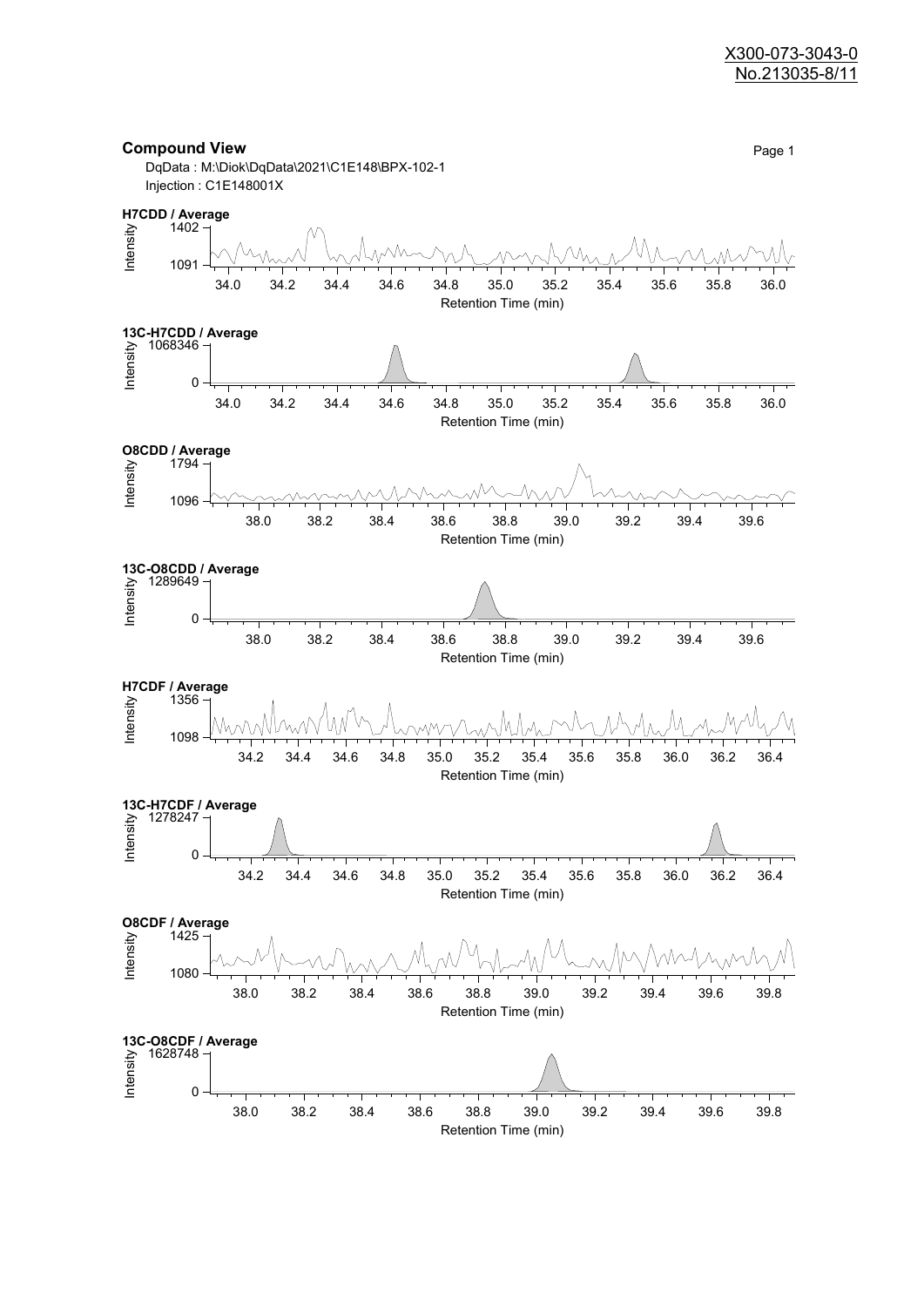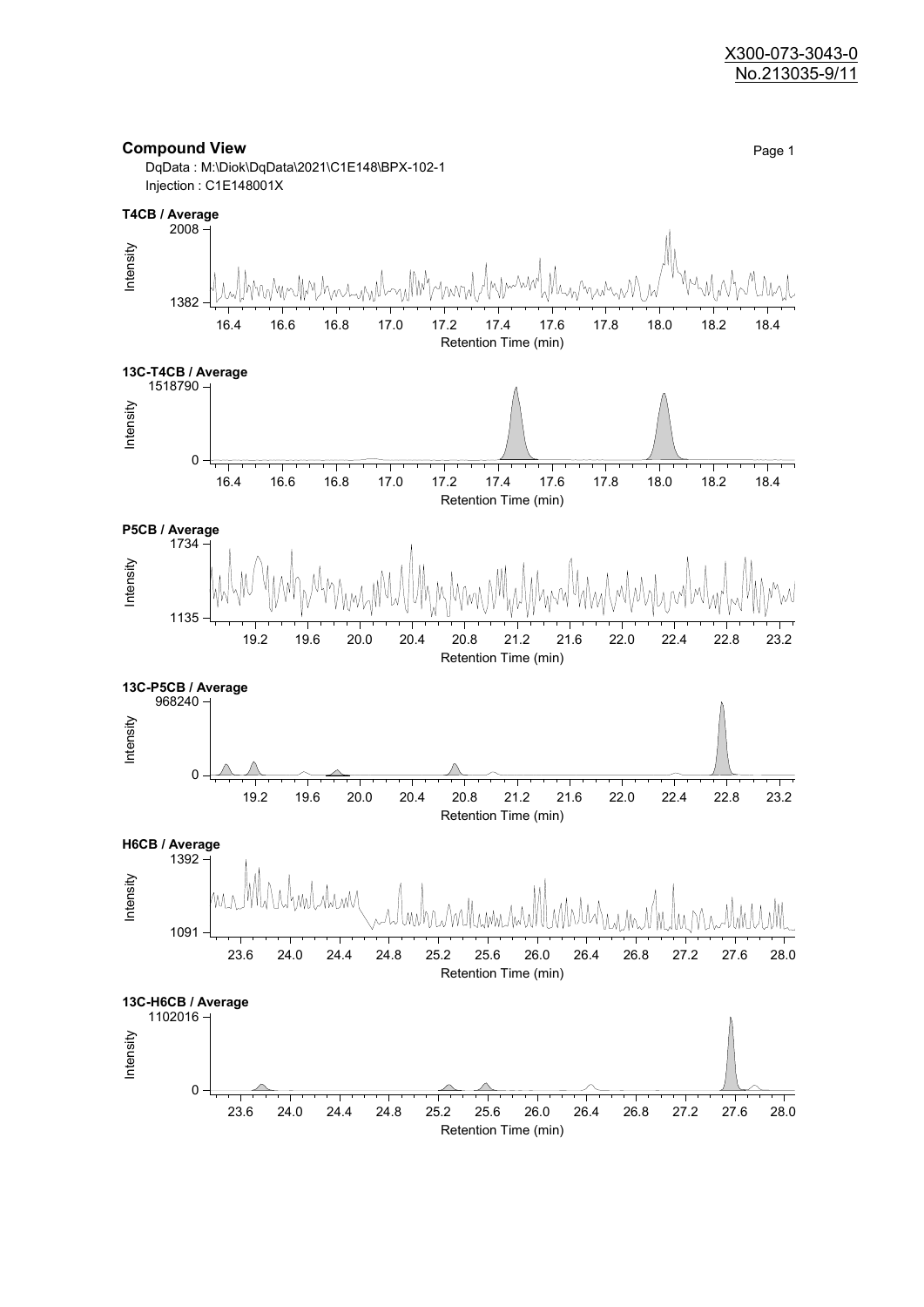